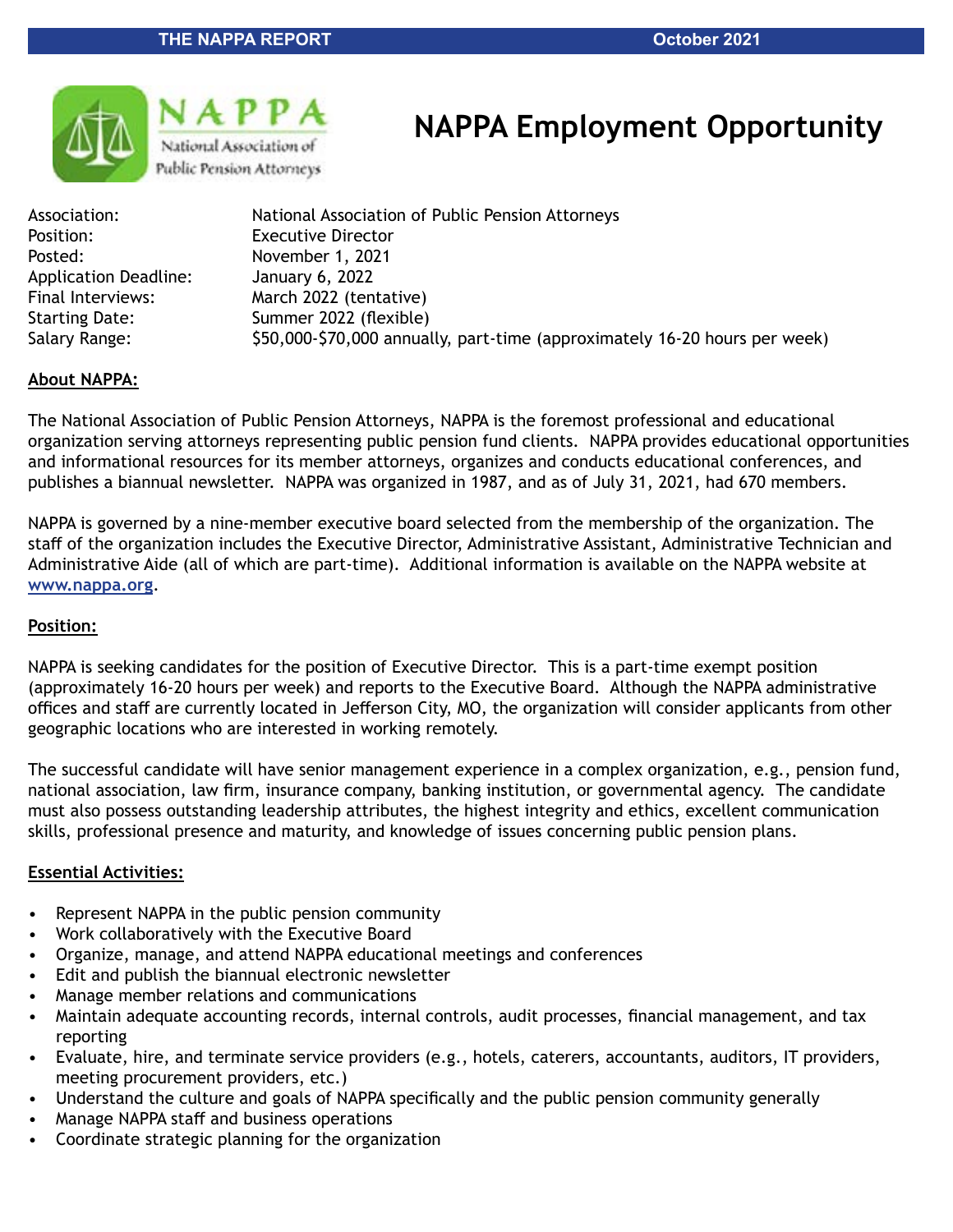## **NAPPA Employment Opportunity** *(continued)*

#### **Minimum Qualifications:**

- Bachelor's degree from an accredited college or university
- Ten years of experience in an executive role at a public pension fund or comparable management experience at an entity with common interests to the public pension industry
- Direct experience supervising staff both in-person and remotely
- Experience developing and managing a budget
- Experience reporting to or working closely with a board
- Strong computer skills
- Strong communications skills
- Must be a self-starter as well as possess the ability to work collaboratively

#### **Desirable Qualifications:**

- Bachelor's or master's degree in management, finance, economics, business, or related field
- Management experience in a public pension fund or association management experience
- Technology skills including familiarity with virtual conferencing applications
- Experience planning large group events (both live and virtual) and negotiating event contracts

#### **Expected Competencies:**

- Accountability: Accept personal responsibility for the quality and timeliness of work. Can be relied upon to achieve excellent results with minimal oversight and can be relied upon to report material issues to the Executive Board.
- Adaptability: Adapt easily to changing business needs, conditions, and work responsibilities. Adapt approach, goals, and methods to achieve successful solutions and results in dynamic situations.
- Research: Effectively identify, collect, organize, and document information in ways that make the information most useful for subsequent assessment, analysis, and evaluation by the Executive Board.
- Results Orientation and Initiative: Focus on results and desired outcomes and how best to achieve them. Identify what needs to be done and proactively take appropriate action to get the job done.

#### **Background Check:**

A background check will be required.

#### **Application Deadline:**

The deadline to apply is *Monday, January 6, 2022*. To apply for the position, submit the following information by the January 6 deadline:

- Cover letter specifying how you meet the qualifications and competencies listed above (no more than two pages).
- Current resume.
- List of at least three professional references (current and past supervisors preferred with current contact information).